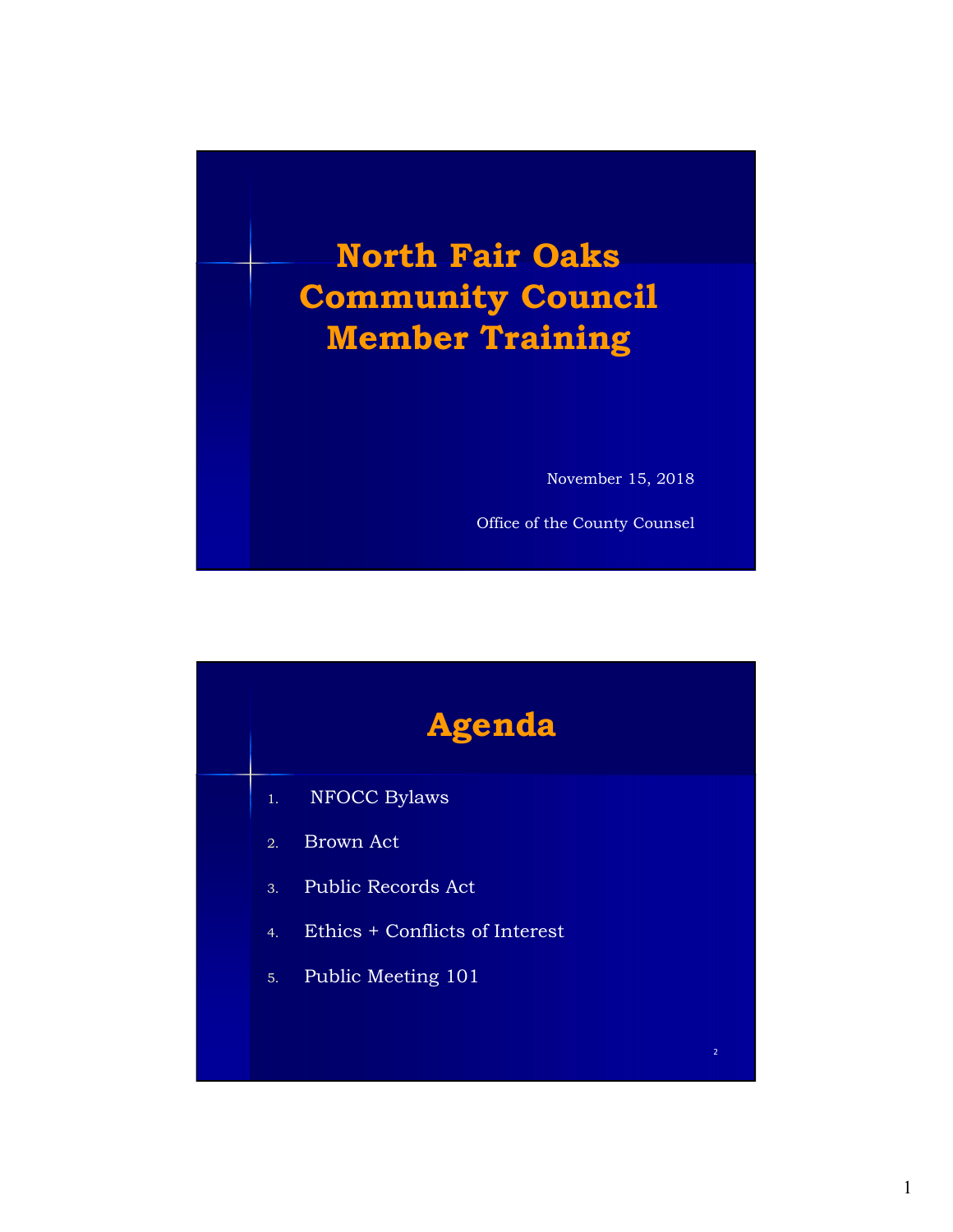

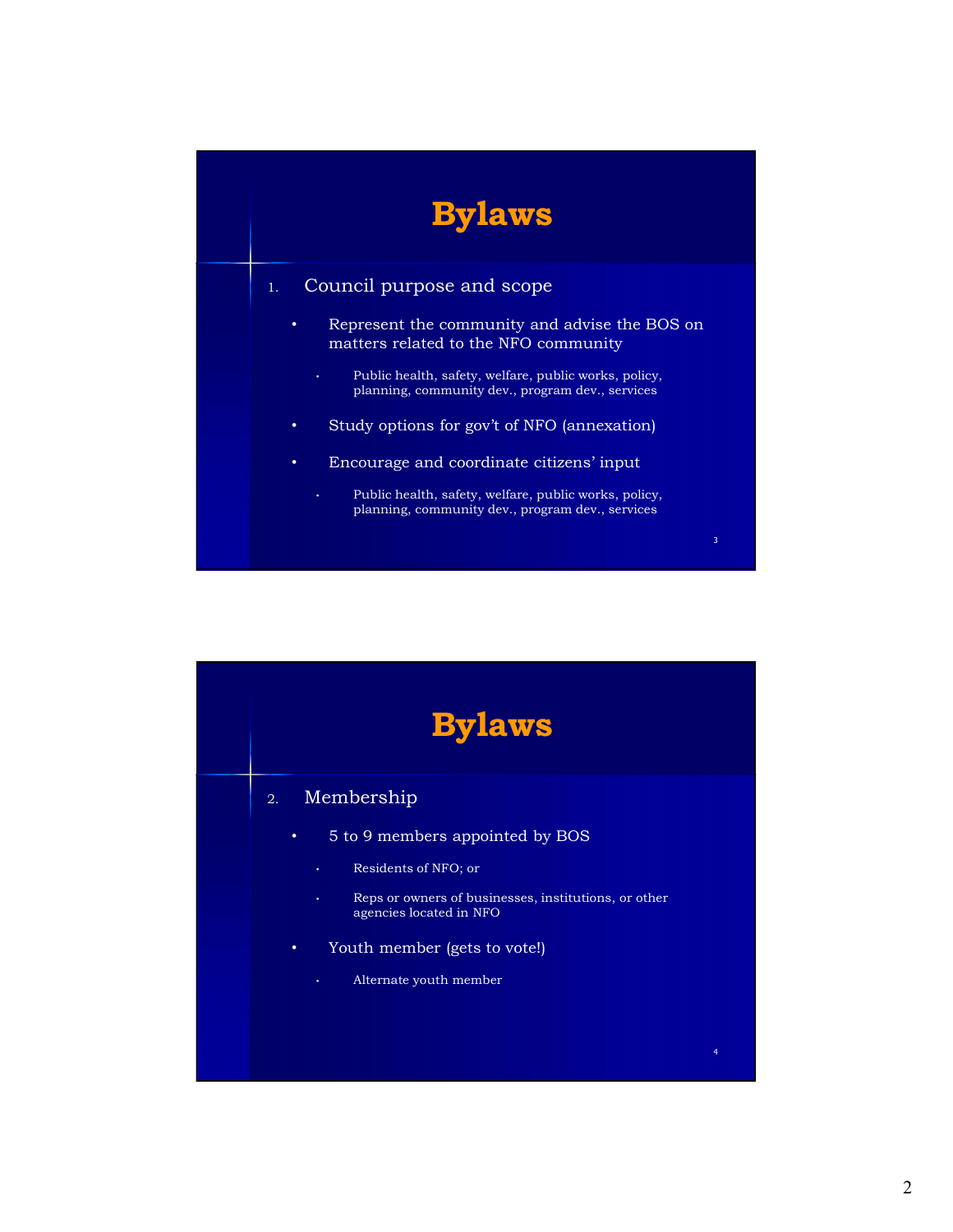## Bylaws

### 3. Quorum

- A majority of the actual membership
- The minimum number of members needed for business to be legally transacted **Bylaws**<br>
Muorum<br>
A majority of the <u>actual membership</u><br>
• The minimum number of members needed for business to<br>
be legally transacted<br>
All decisions and actions of Council require:<br>
• Al least a majority of the quorum pre
- All decisions and actions of Council require:
	- At least a majority of the quorum present;
	-



 $5$  and  $5$  and  $5$  and  $5$  and  $5$  and  $5$  and  $5$  and  $5$  and  $5$  and  $5$  and  $5$  and  $5$  and  $5$  and  $5$  and  $5$  and  $5$  and  $5$  and  $5$  and  $5$  and  $5$  and  $5$  and  $5$  and  $5$  and  $5$  and  $5$  and  $5$  and  $5$  and  $5$  a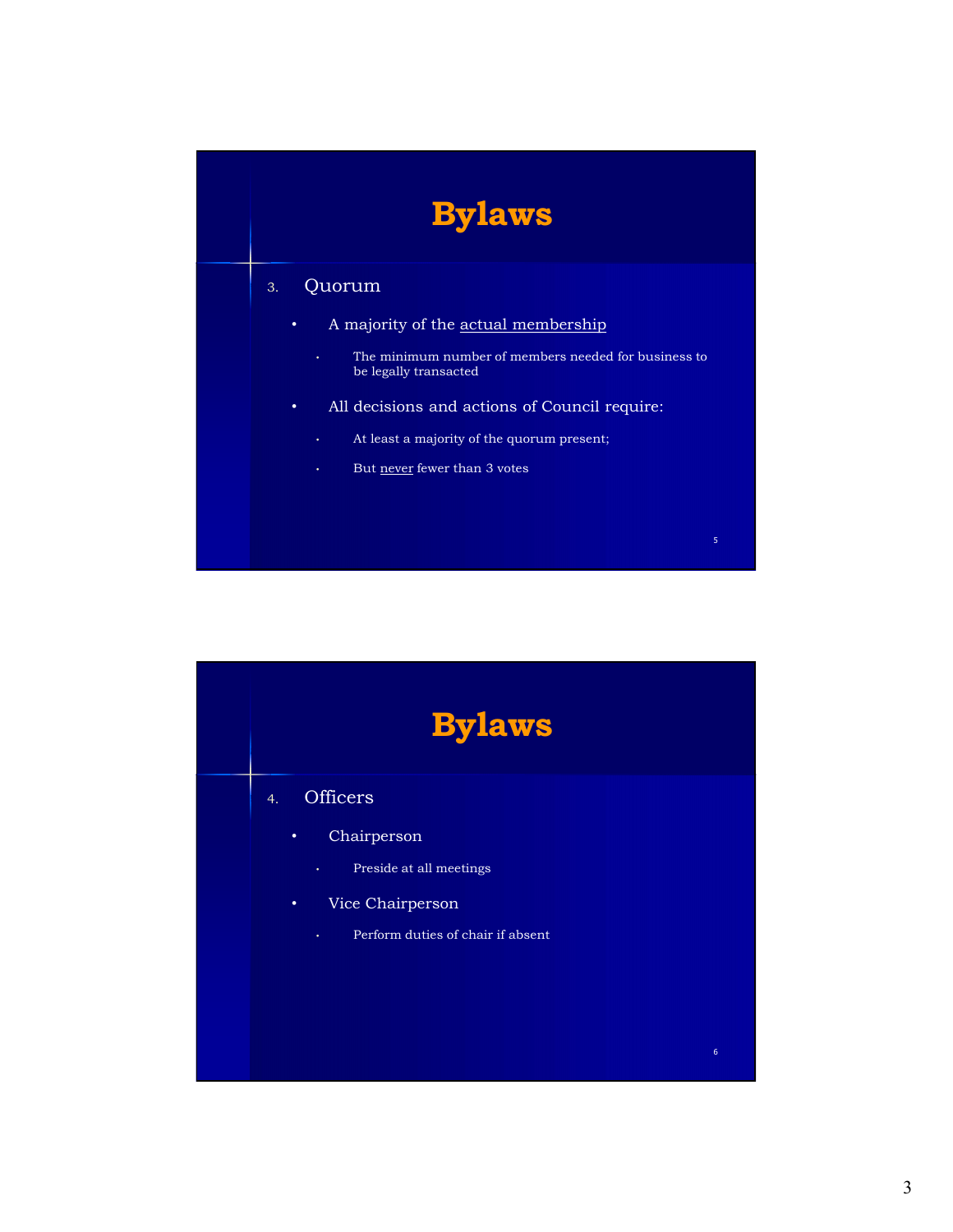### Ethical Value to Government Transparency Laws

- **Ethical Value to Government<br>Transparency Laws**<br>1. Trustworthiness:<br>The public trusts a process that it<br>can observe. The public trusts a process that it can observe. **Ethical Value to Government<br>
Transparency Laws**<br>
1. Trustworthiness:<br>
The public trusts a process that it<br>
can observe.<br>
2. Respect:<br>
All perspectives have a right to be<br>
heard and considered in the<br>
public decision makin
- 

All perspectives have a right to be heard and considered in the public decision making process.

The Heart of Government Transparency Laws

The conduct of the public's business IS the public's business

8. In the second contract of the second contract of the second contract of the second contract of the second contract of the second contract of the second contract of the second contract of the second contract of the secon

 $7$  and  $7$  and  $7$  and  $7$  and  $7$  and  $7$  and  $7$  and  $7$  and  $7$  and  $7$  and  $7$  and  $7$  and  $7$  and  $7$  and  $7$  and  $7$  and  $7$  and  $7$  and  $7$  and  $7$  and  $7$  and  $7$  and  $7$  and  $7$  and  $7$  and  $7$  and  $7$  and  $7$  a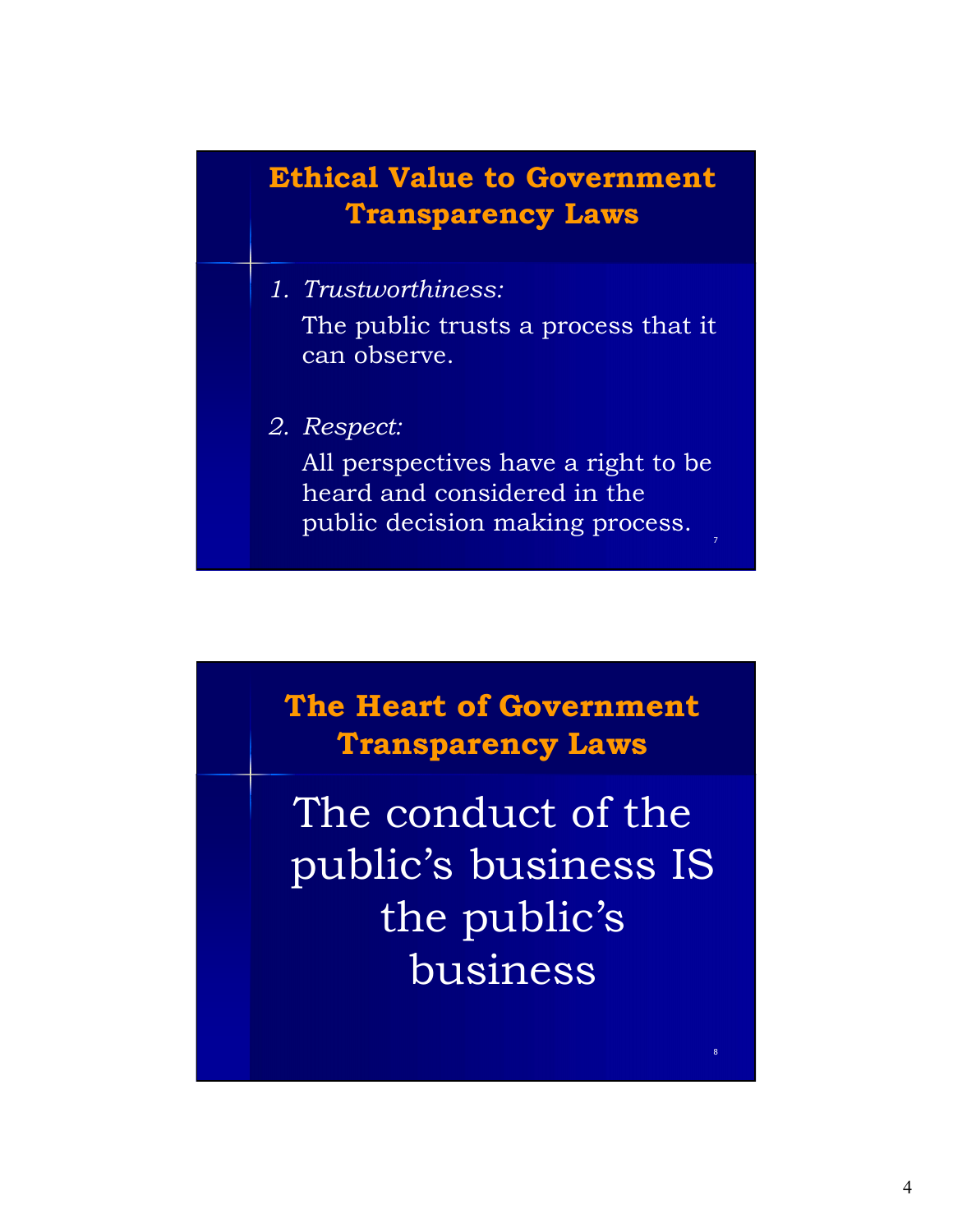

| Menlo Park library talks until 2019"<br>- Social conversation?<br>■ "Discussion during Oxnard council<br>meeting in violation of state open<br>meeting law"<br>9<br>- Item not on agenda                       |  |
|----------------------------------------------------------------------------------------------------------------------------------------------------------------------------------------------------------------|--|
| The Right to Open<br>Government                                                                                                                                                                                |  |
| • Proposition 59 of 2004 – the right of the<br>people to open meetings and public records<br>is now in the State Constitution.<br>(Cal. Const. Article I § 3(b))<br>• Courts will likely construe the public's |  |
| rights broadly and the government's right<br>to conduct secret business narrowly.<br>• New legislation must justify reason for<br>exception to public access.<br>10 <sup>°</sup>                               |  |
|                                                                                                                                                                                                                |  |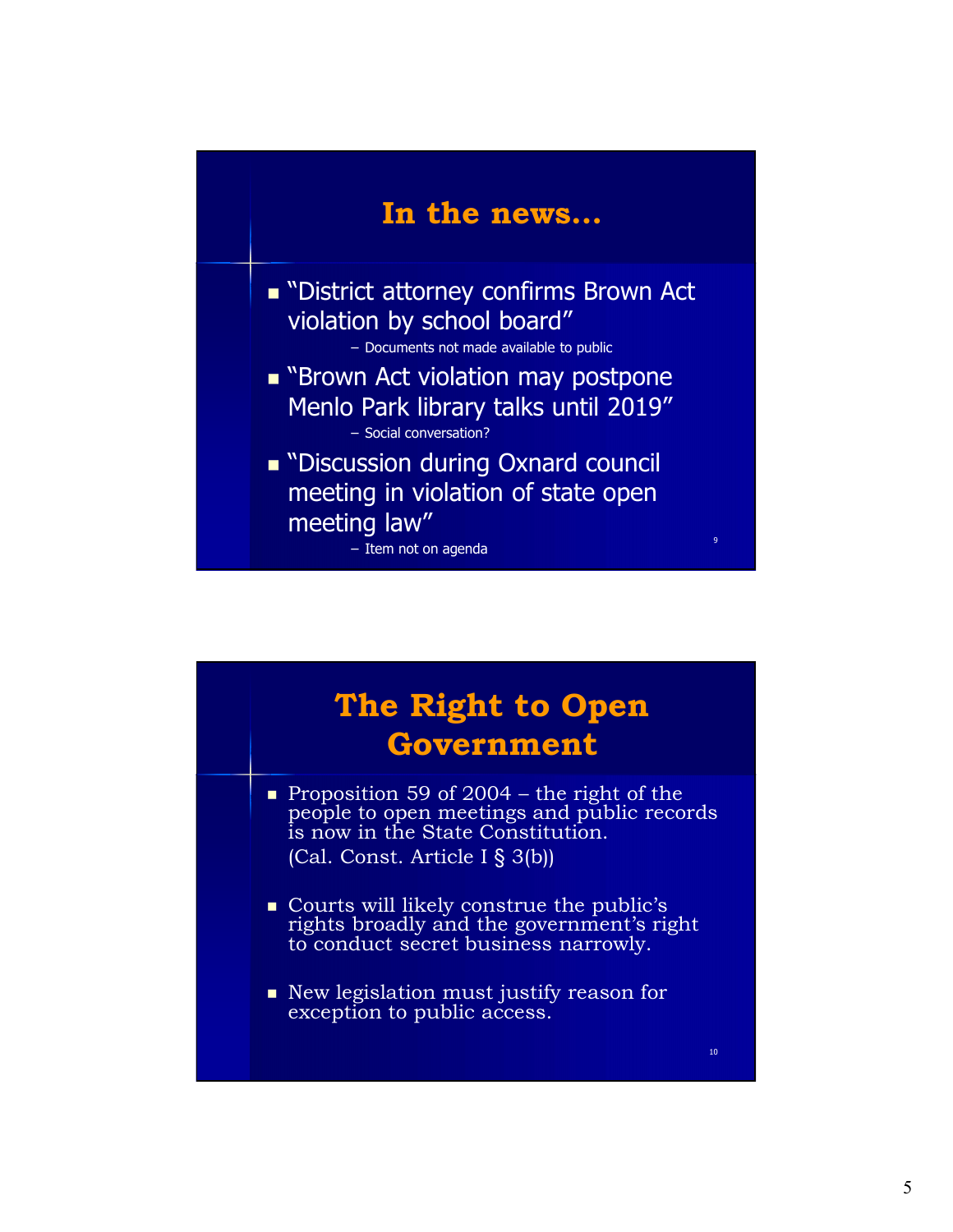### Brown Act - Legislative Intent

"The people of this State do not yield their sovereignty to the agencies which serve them. The people, in delegating authority, do not give their public servants the right to decide what is good for the people to know and what is not good for them to know. The **FOWN ACt** - Legislative Intent<br>
"The people of this State **do not yield their**<br>
sovereignty to the agencies which serve them.<br>
The people, in delegating authority, **do not**<br>
give their public servants the right to<br>
decide they retain control over the instruments they have created."



11 and the contract of the contract of the contract of the contract of the contract of the contract of the contract of the contract of the contract of the contract of the contract of the contract of the contract of the con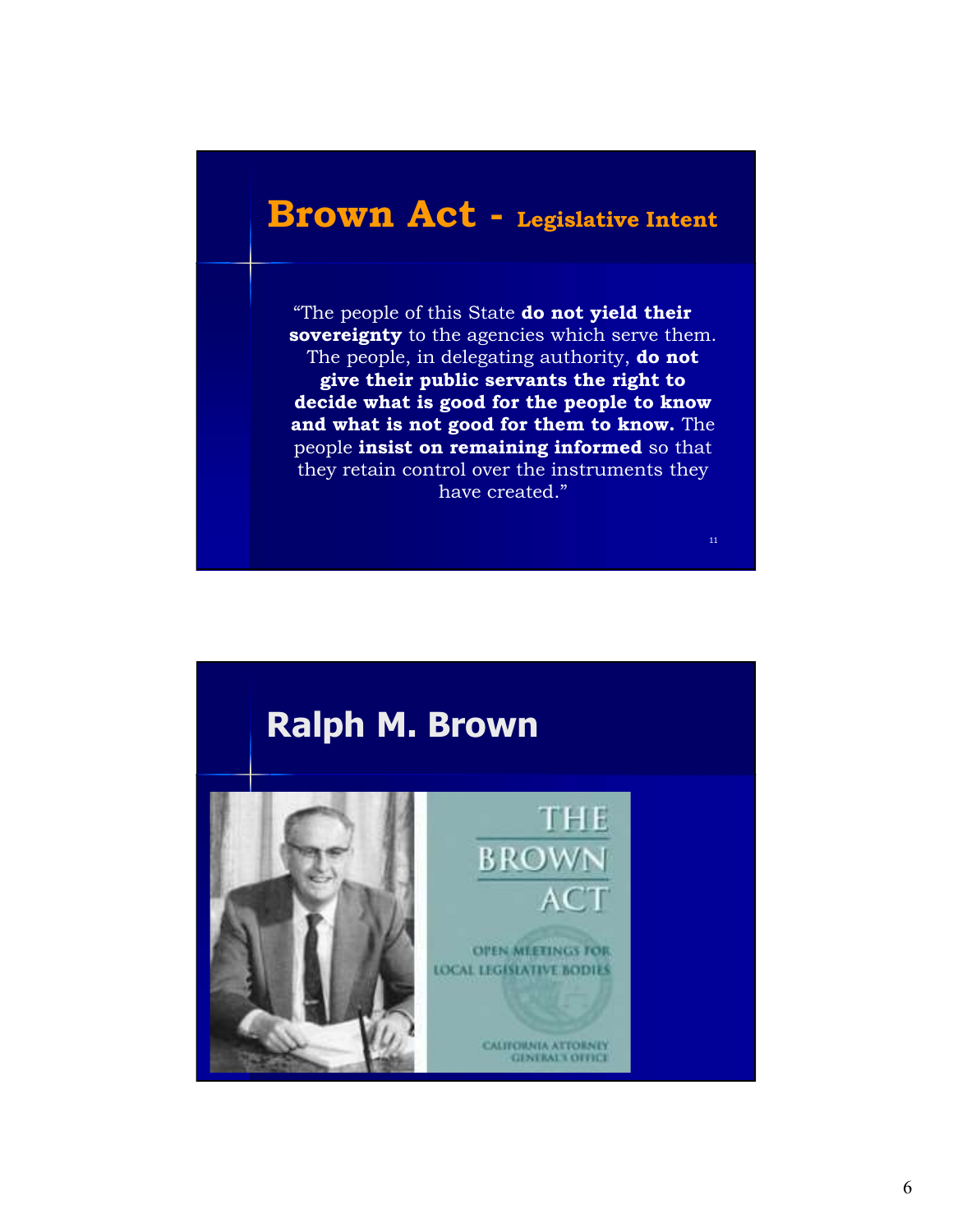

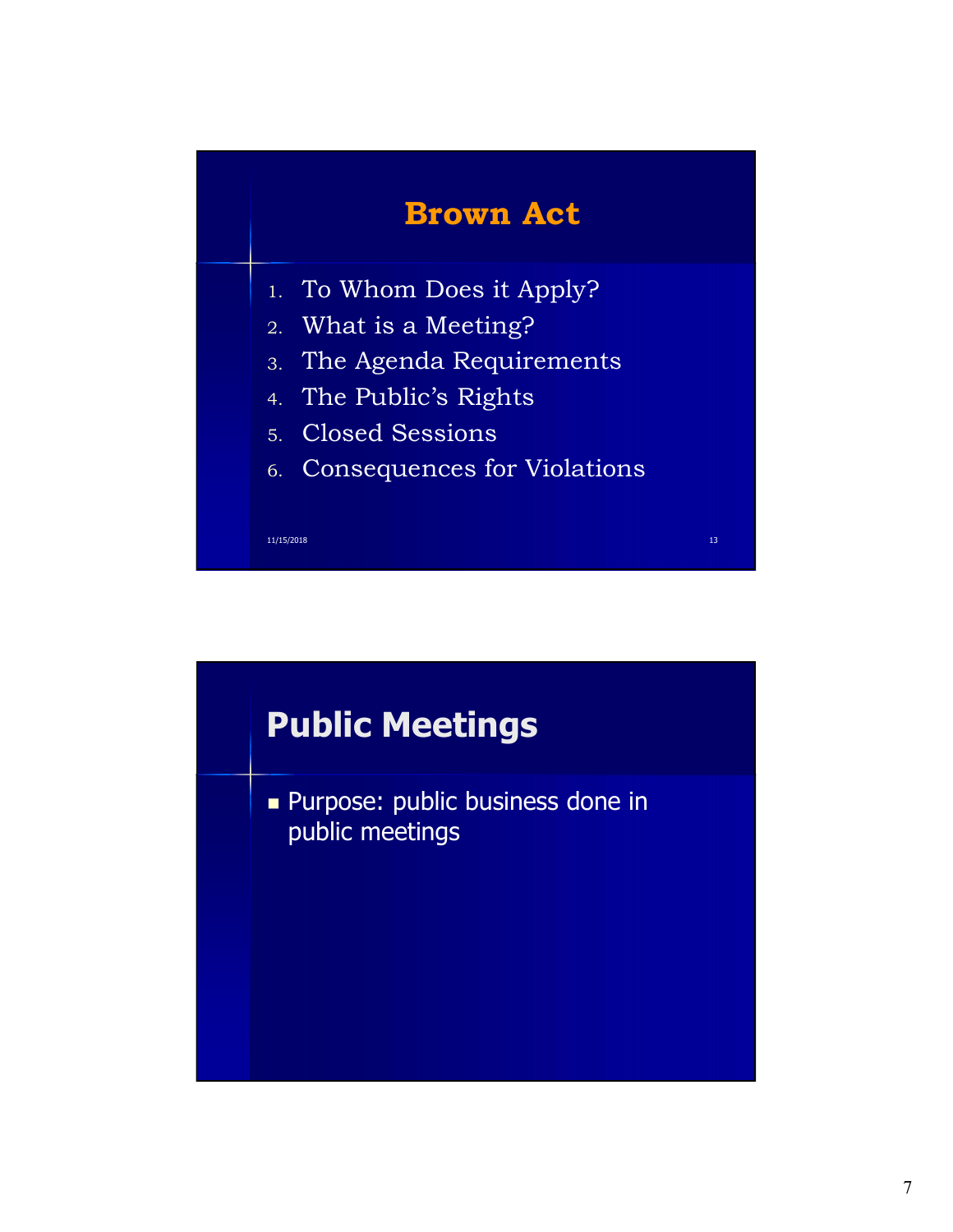## 1. To Whom Does it Apply?

- Applies to "legislative bodies"
- "Legislative body" means: (a) governing board of local agency (b) governing board committees created by formal action of the governing board
- Does not include individual decision makers e.g. department heads



15 and the contract of the contract of the contract of the contract of the contract of the contract of the contract of the contract of the contract of the contract of the contract of the contract of the contract of the con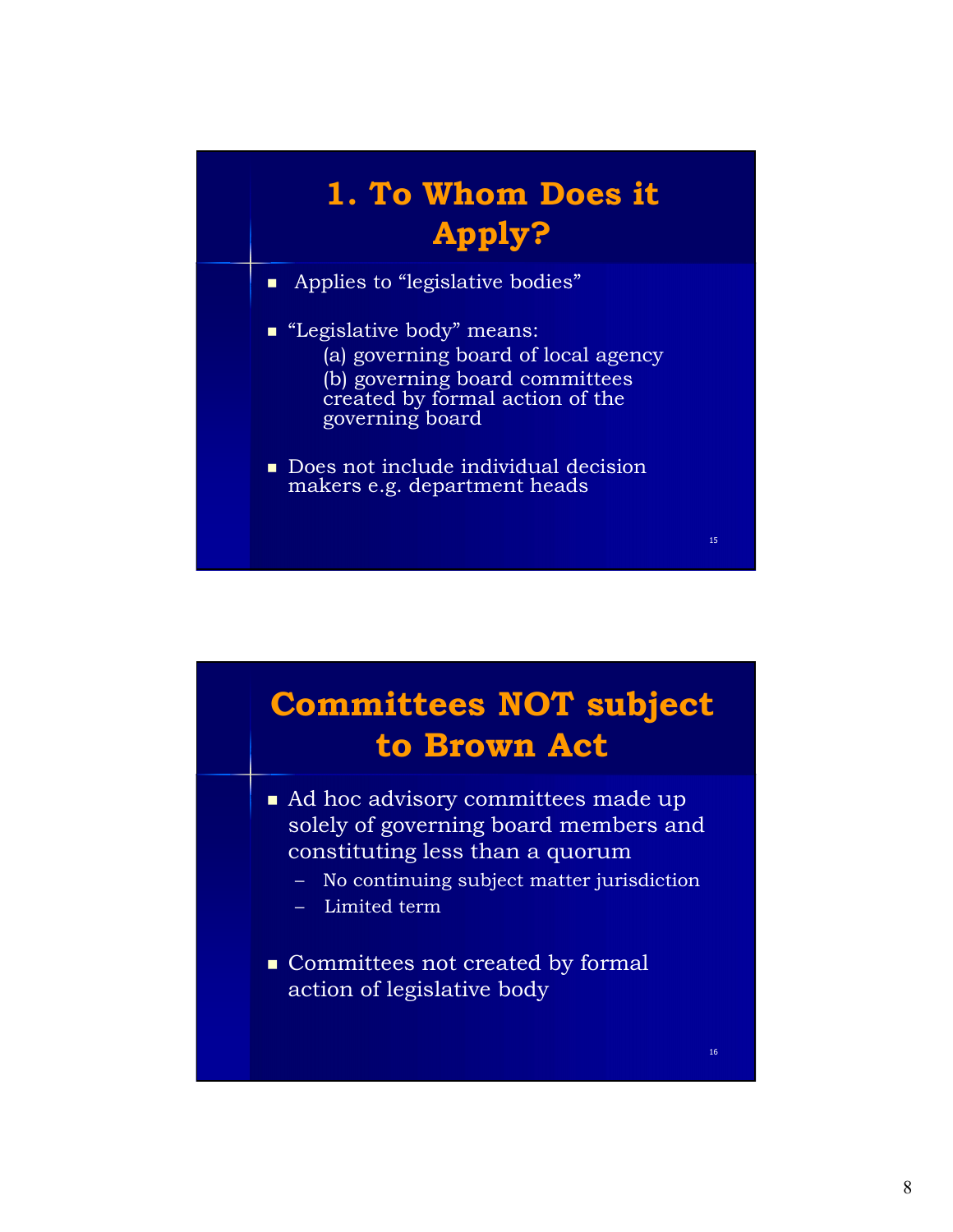### 2. What is a meeting?

Any congregation of a majority of the members of the legislative body at the same time and<br>place to <u>hear, discuss</u>, or deliberate on any **2. What is a meeting?**<br>Any congregation of a majority of the members<br>of the legislative body at the same time and<br>place to hear, discuss, or deliberate on any<br>matters within its jurisdiction.<br>What this means: A majority m matters within its jurisdiction.

What this means: A majority may not consult outside an agency-convened meeting.

### Brown Act Illegal Meetings

A majority of members may not "develop a concurrence as to action" on business through serial meetings, intermediaries, communication, or other means of subterfuge.

18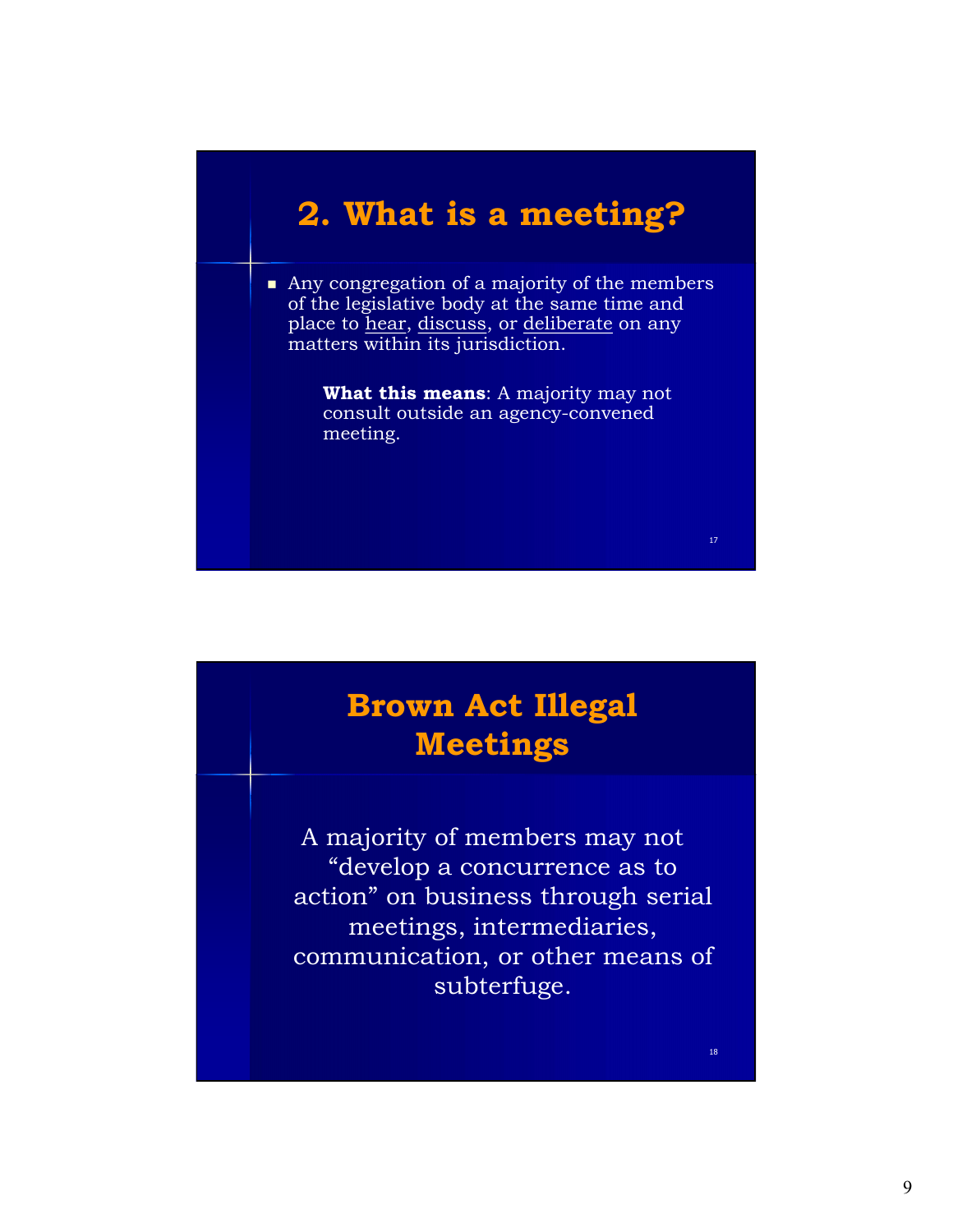

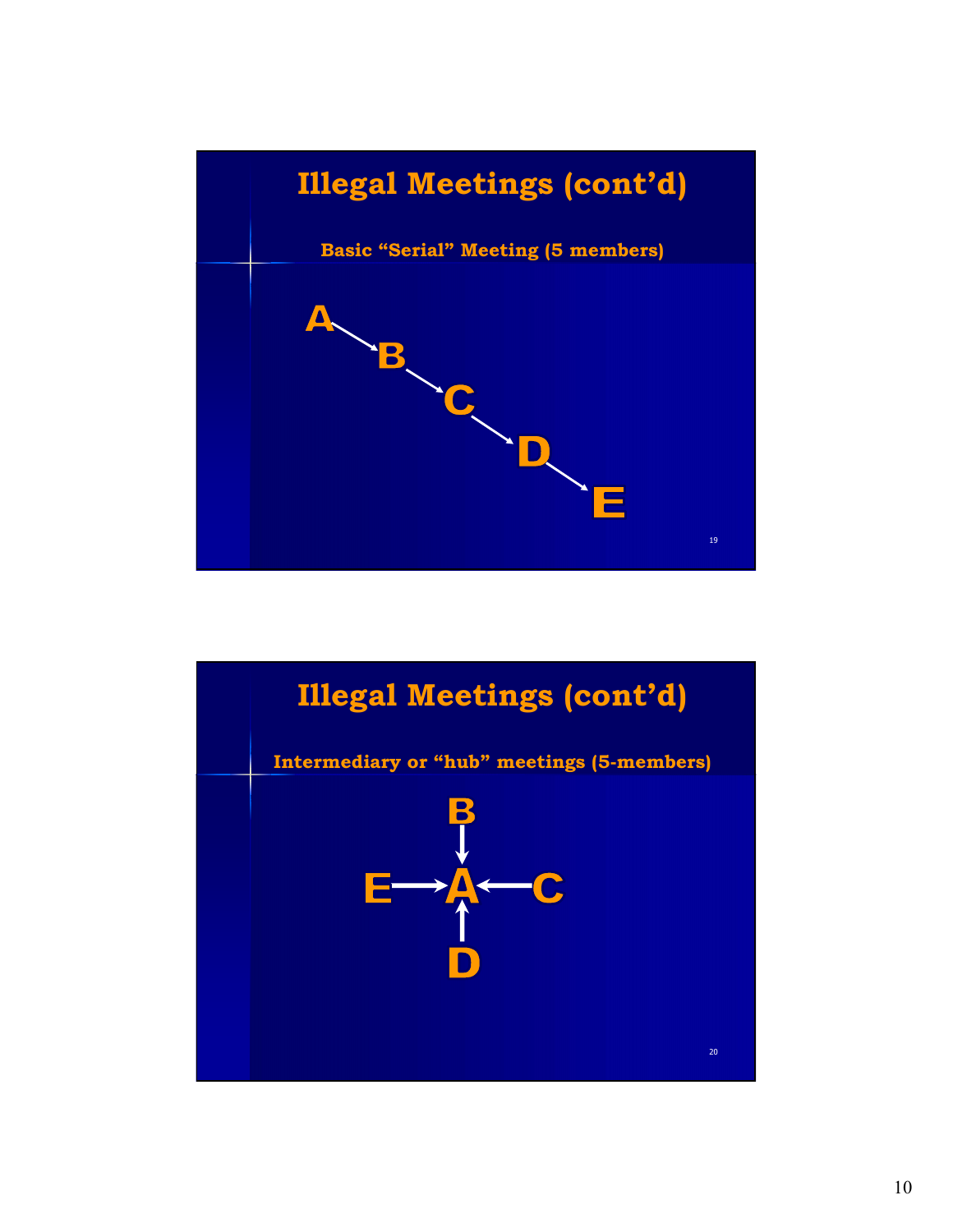### What is NOT a meeting?

- Individual contacts between council members and another person What is NOT a meeting?<br>
Individual contacts between council members<br>
Individual contacts between council members<br>
Majority of council\* at<br>
- conference open to public<br>
- social or ceremonial occasions<br>
- public meeting on What is NOT a meeting?<br>
mdividual contacts between council members<br>
md another person<br>
Majority of council\* at<br>
— conference open to public<br>
— social or ceremonial occasions<br>
— public meeting on topic of local community<br>
— What is NOT a meeting?<br>
mdividual contacts between council members<br>
md another person<br>
Majority of council\* at<br>
– conference open to public<br>
– social or ceremonial occasions<br>
– public meeting on topic of local community<br>
c
- Majority of council<sup>\*</sup> at
	-
	-
	- concern

\* as long as majority does not discuss council business



21 and 21 and 22 and 22 and 22 and 22 and 23 and 24 and 25 and 26 and 26 and 26 and 26 and 26 and 26 and 26 an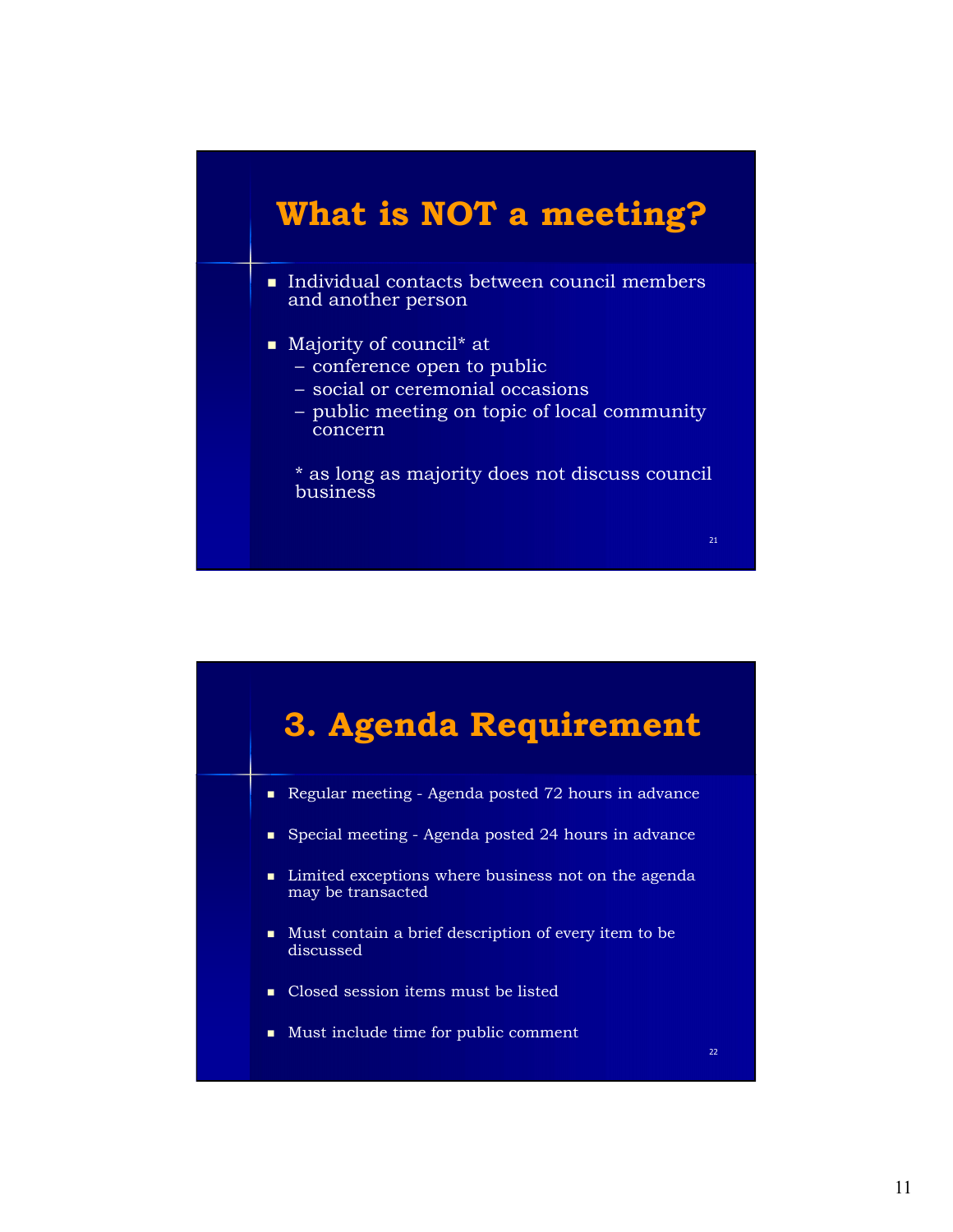### No Consideration of Matters Not Properly Agendized Unless

- **Majority vote determines** emergency exists
- Two-thirds vote determines need to take immediate action if the matter came to agency's attention after agenda posted



23 and 23 and 23 and 24 and 25 and 25 and 26 and 26 and 26 and 26 and 26 and 26 and 26 and 26 and 26 and 26 an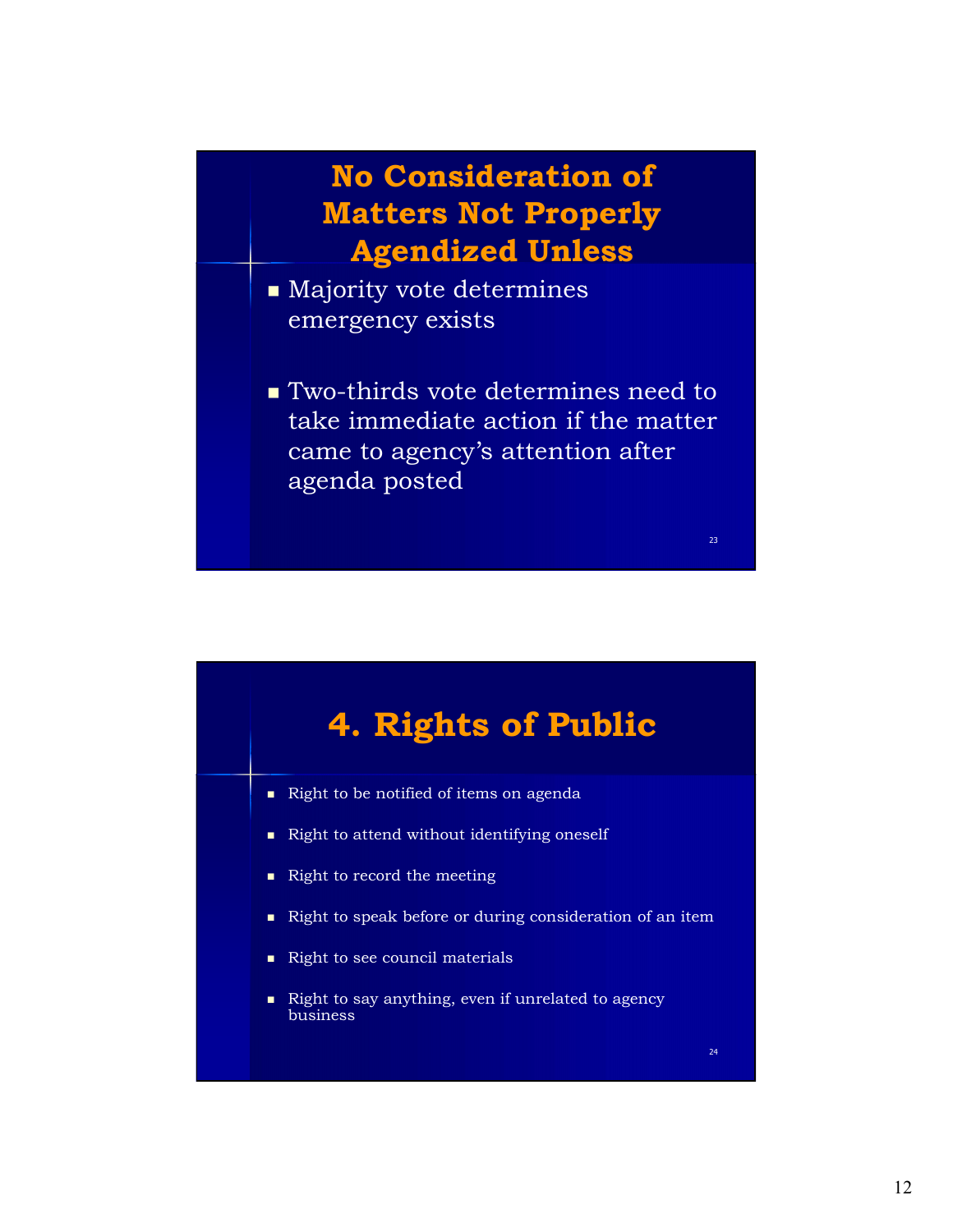### Limited Circumstances Where Boards and Commissions May Speak To Items NOT On The Agenda

- **Brief response to statements or questions**
- **Brief announcement or report on own activities**
- Ask questions for clarification
- Refer to staff for information
- Request staff to report back
- Direct staff to place matter on future agenda



25 and 20 and 20 and 20 and 20 and 20 and 20 and 20 and 20 and 20 and 20 and 20 and 20 and 20 and 20 and 20 an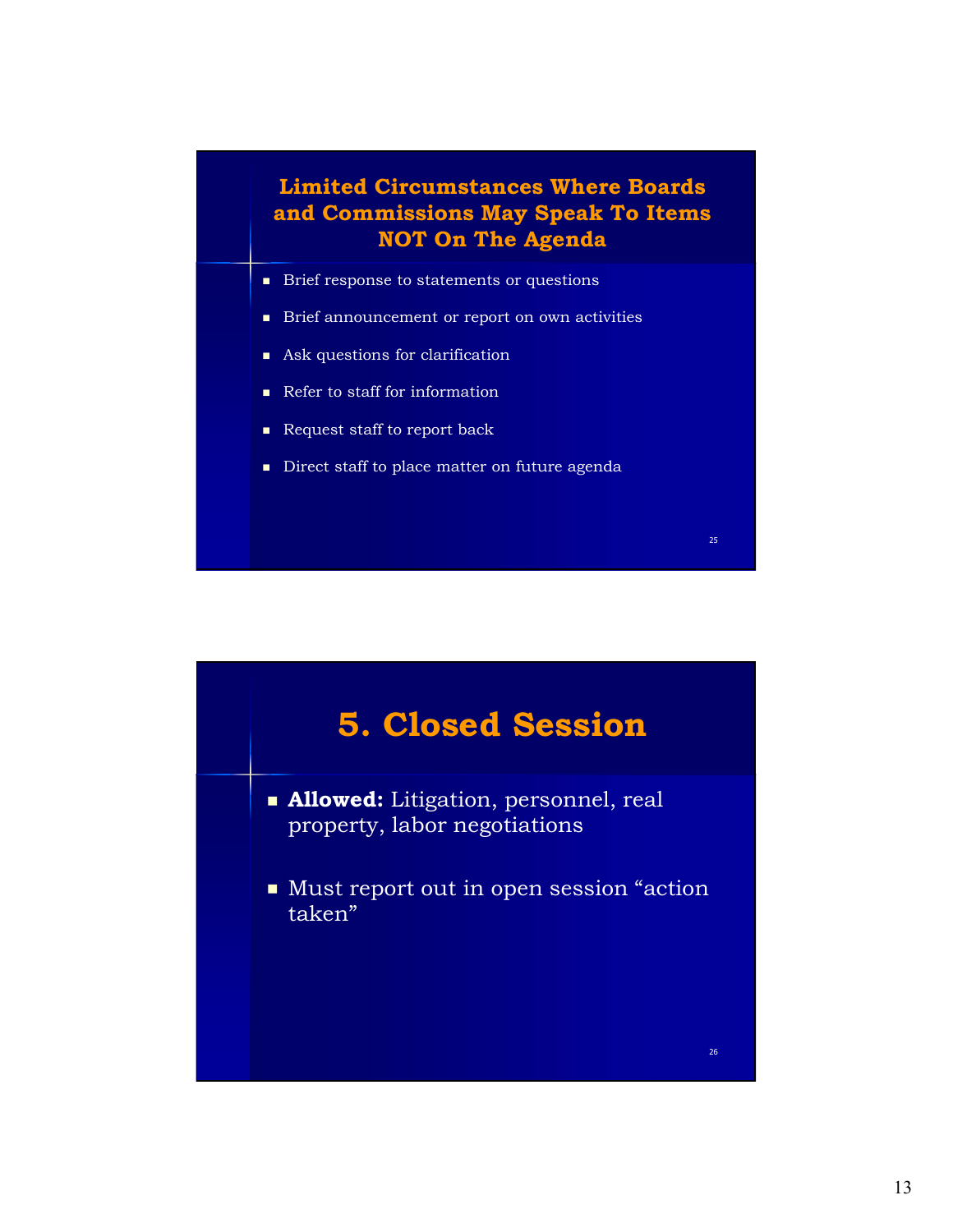### Announcing The Votes

- New requirement began in 2014
- **Requires legislative bodies to** report the individual votes of every council member present for all actions taken



27 and 27 and 27 and 27 and 27 and 27 and 27 and 27 and 27 and 27 and 27 and 27 and 27 and 27 and 27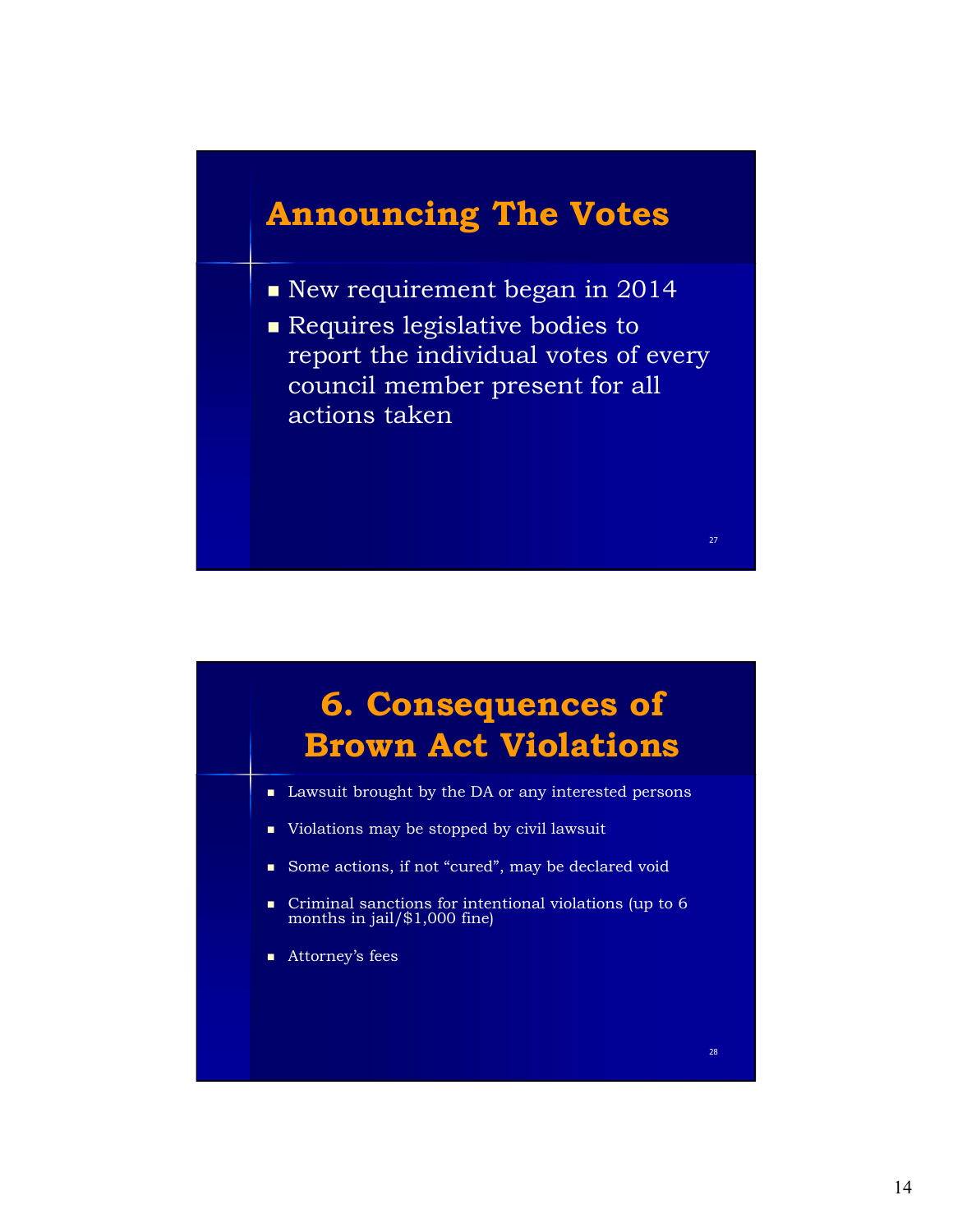- **Public Records Writings**<br>Proposition 59 created a constitutional right of access to public records **Proposition 59 created a constitutional right of** access to public records
- Council records and files are open to the public under Public Records Act
- Brown Act: Materials distributed to the Council, except privileged items, are public records and must be made available for inspection and copying "without delay"

### Principle Behind Public Records Act

"Implicit in the democratic process is the notion that government should be accountable for its actions. In order to verify accountability, individuals must have access to government files. Such access permits checks against the arbitrary exercise of official power and secrecy in the political process" CBS Ins. v. Black (1986) 42 Cal. 3d 646, 651

"To contribute to public understanding of what government is up to." (U.S. Supreme Court)

30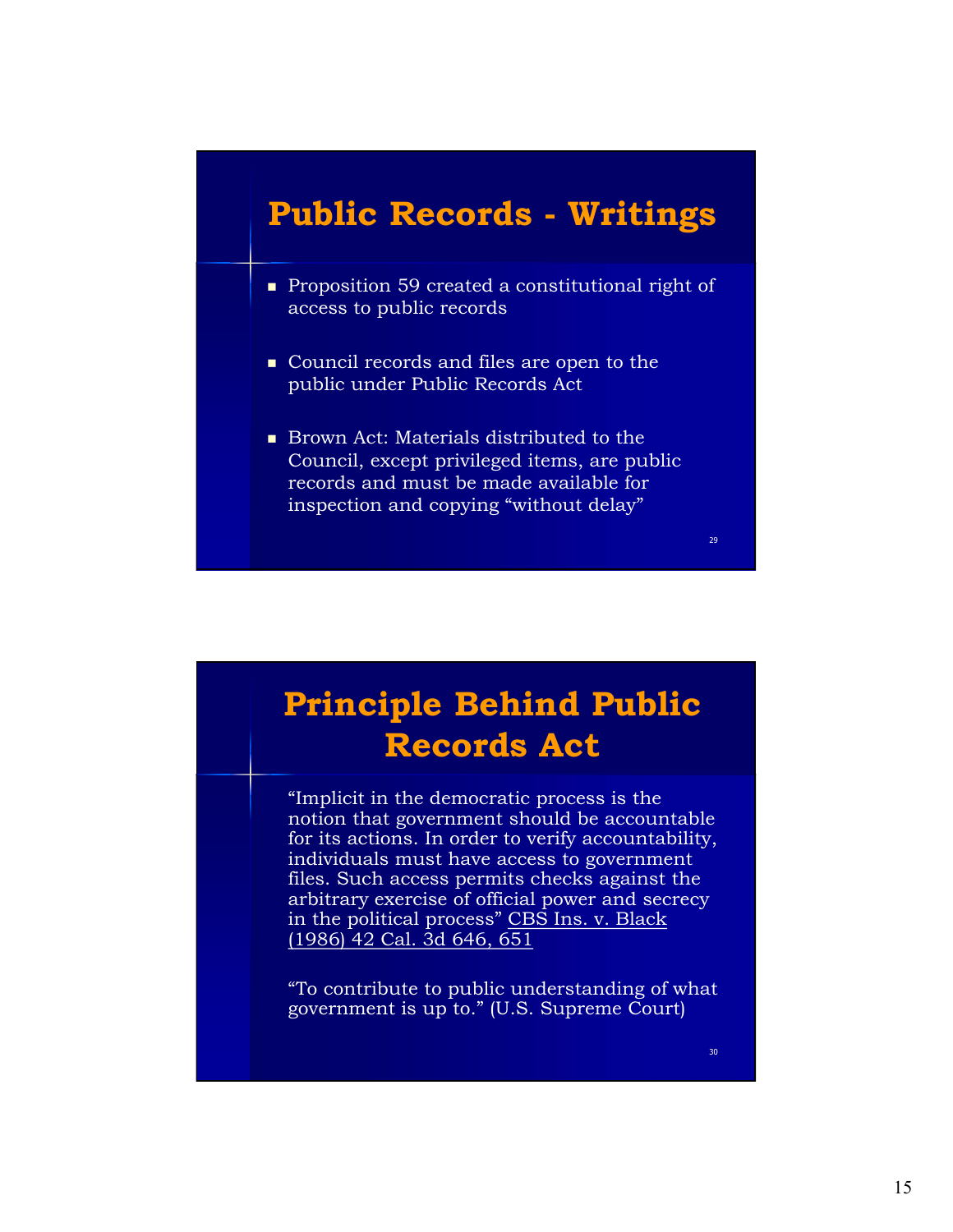### What is a Public Record?

- "Public Records" include any writing containing information relating to the conduct of the public's business prepared, owned, used, or retained by any state or local agency regardless of physical form or characteristics
	- -Definition is very broad -Includes emails, calendars, etc.
- Request for public records can be made orally or in writing
- Public records shall be open for public inspection



31 and the state of the state of the state of the state of the state of the state of the state of the state of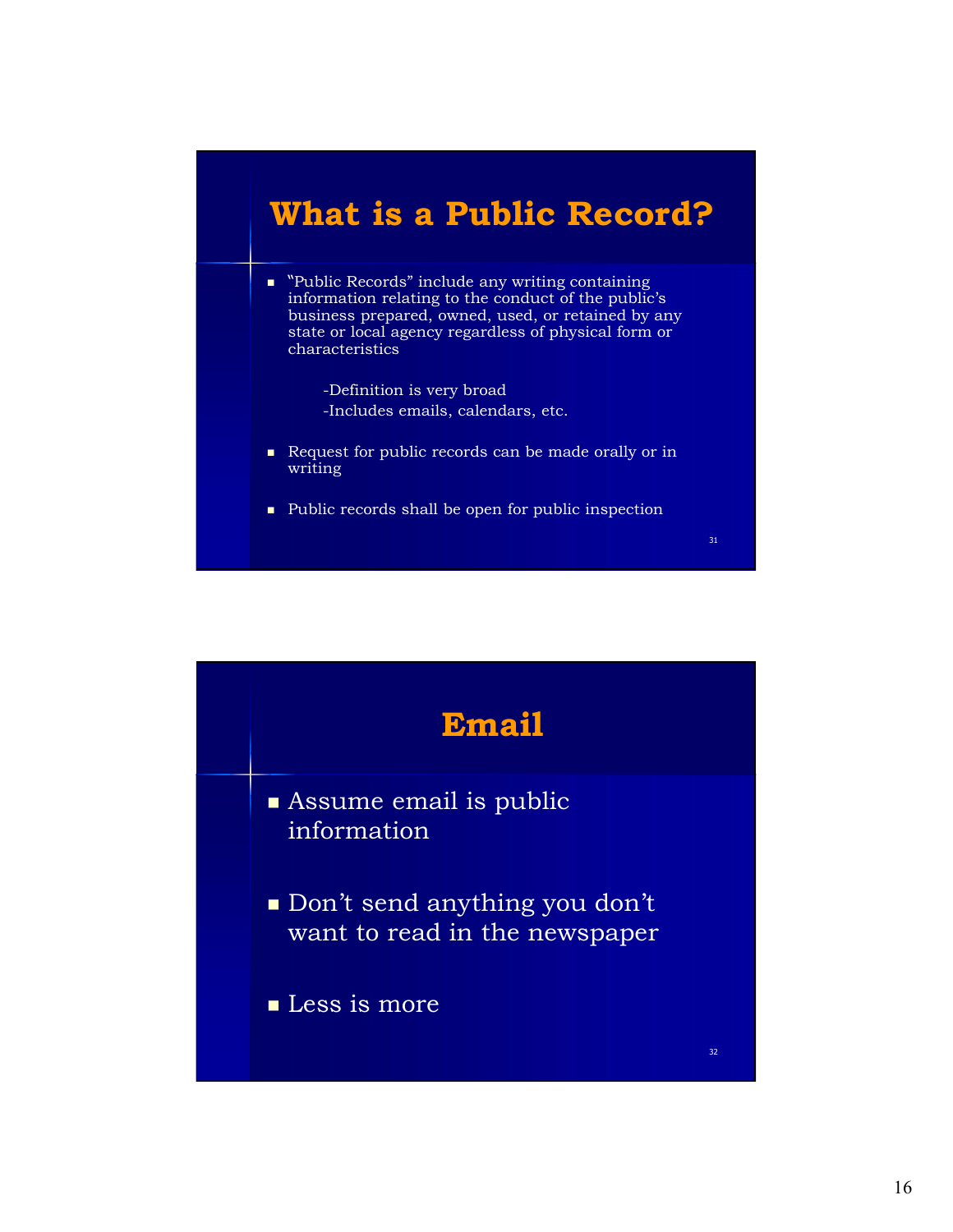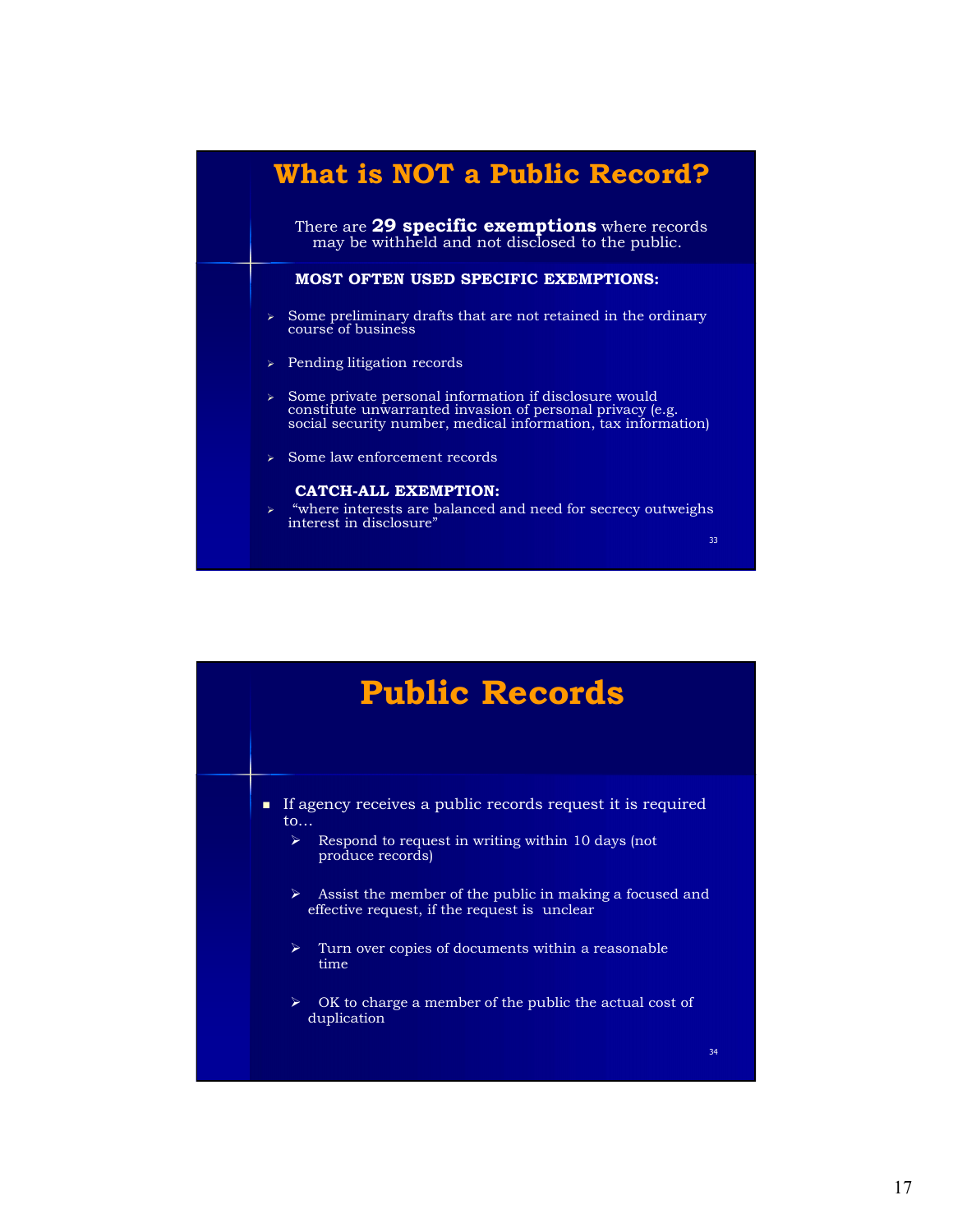### Public Records

If you receive a request for public records consult with County Counsel quickly in order to respond within the 10 day requirement.



35 and the state of the state of the state of the state of the state of the state of the state of the state of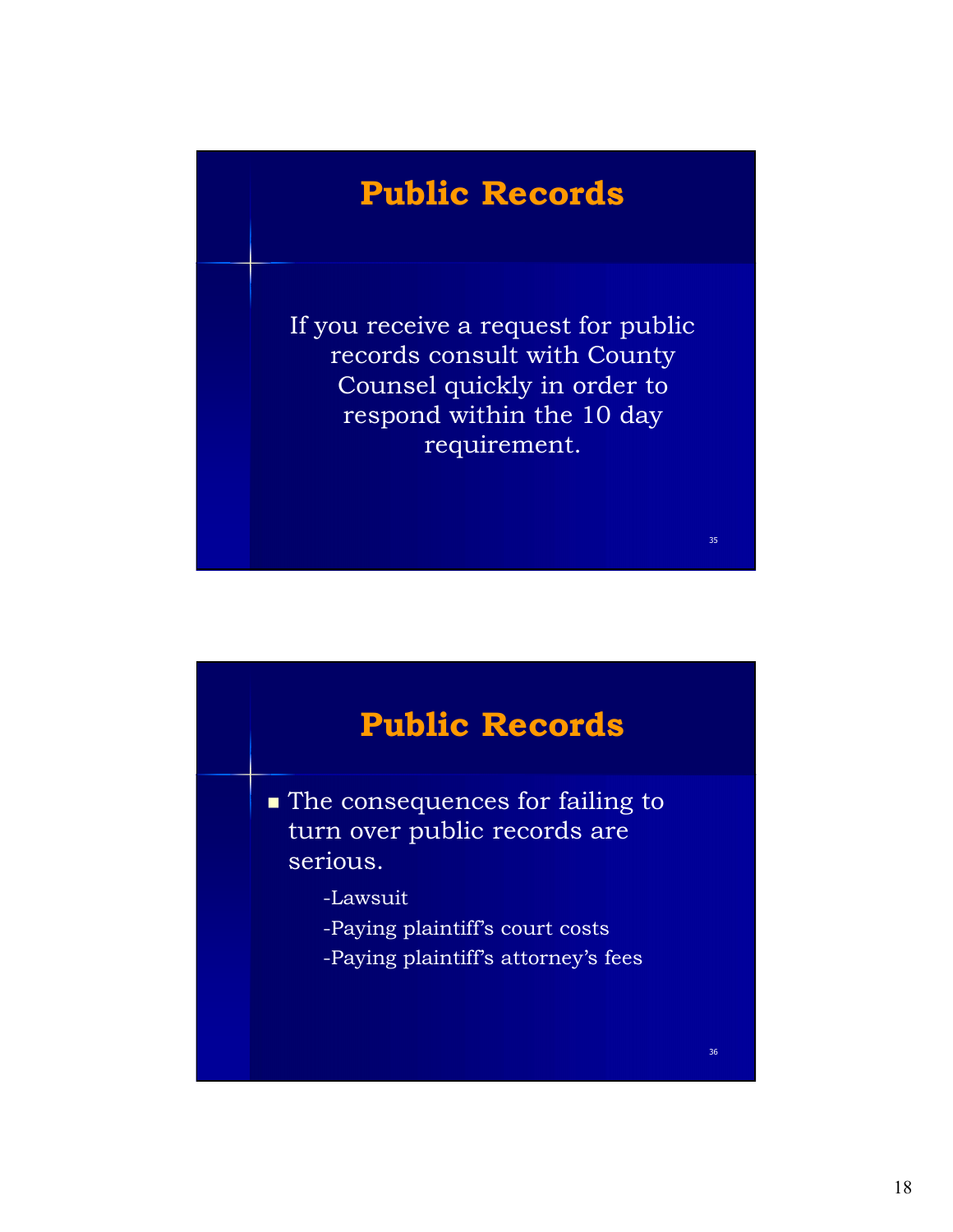

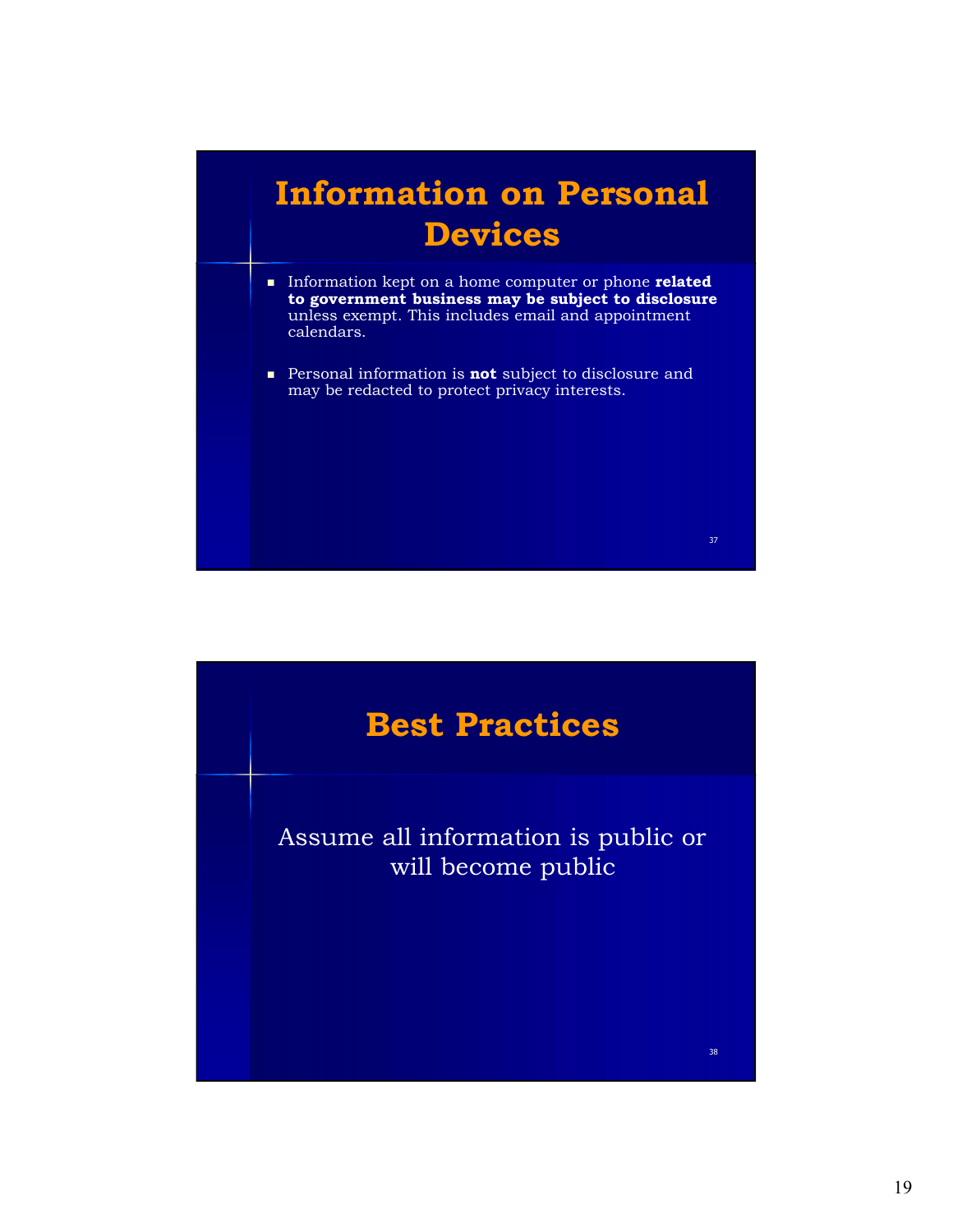### Ethics + Conflicts of Interest

- 1. A key responsibility of Board and Commission membership is maintaining a high standard of ethics. Members are expected to demonstrate the highest degree of principle and integrity.
- 2. http://www.fppc.ca.gov/learn/publicofficials-and-employees-rules-/ethicstraining.html

### Political Reform Act

California voters passed the Political Reform Act (the "Act") in 1974 declaring that "[p]ublic officials, whether elected or appointed, should perform their duties in an impartial manner, free from bias caused by their own financial interests or the financial interests of persons who have supported them." (Gov. Code 81001(b).)

40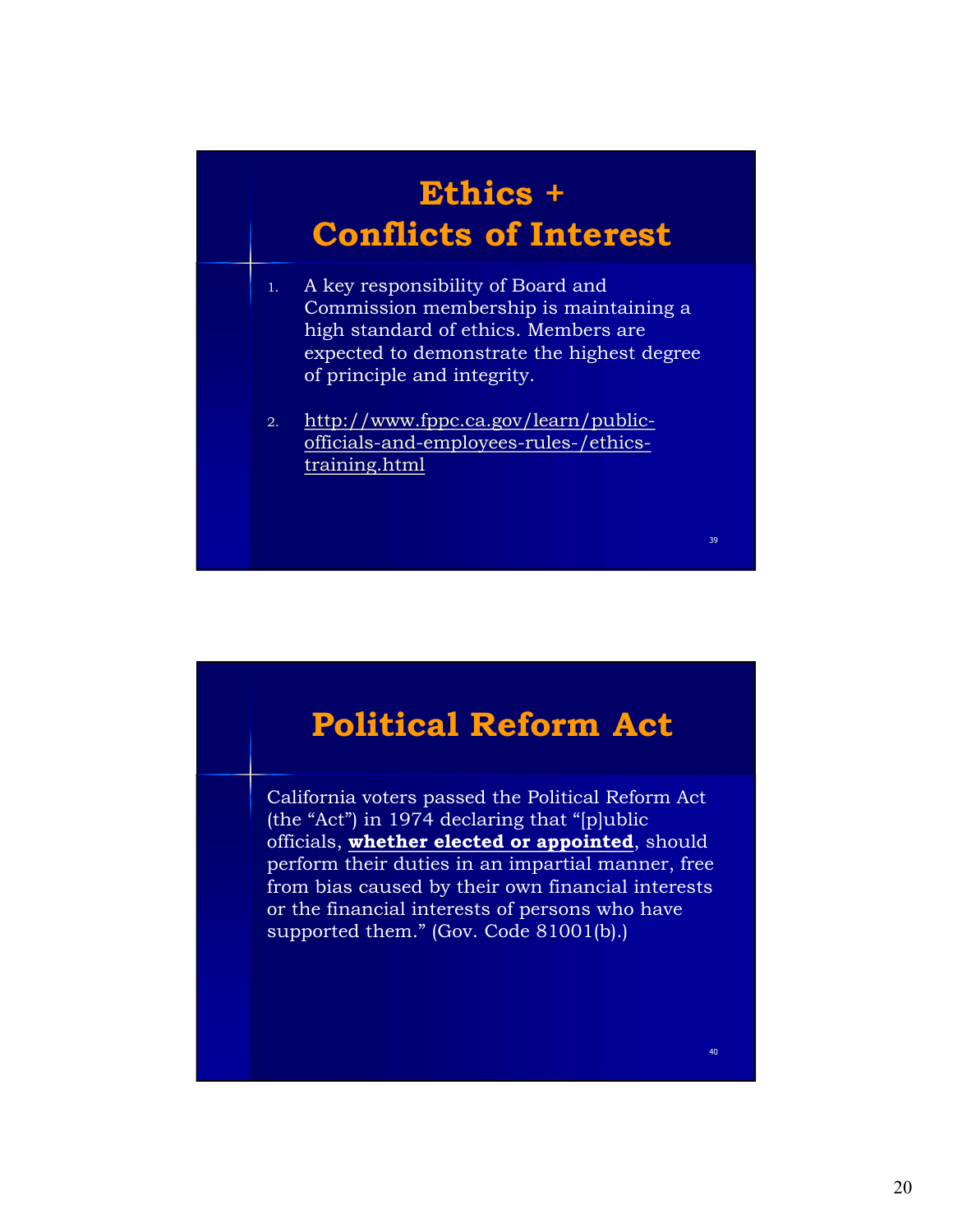### Conflicts of Interest

- Officials must disqualify themselves from participating in decisions which may affect their personal economic interests. **Conflicts of Interest**<br>
Officials must disqualify themselves from participating<br>
in decisions which may affect their personal economic<br>
therests.<br>
Nour conditions for a conflict to exist:<br>
- The individual makes, particip **Conflicts of Interest**<br>
Difficials must disqualify themselves from participating<br>
in decisions which may affect their personal economic<br>
interests.<br>
Nour conditions for a conflict to exist:<br>
- The individual makes, partic **Conflicts of Interest**<br>
Officials must disqualify themselves from participating<br>
Indications which may affect their personal economic<br>
therests.<br>
Four conditions for a conflict to exist:<br>
- The individual makes, participa **Conflicts of Interest**<br>
Officials must disqualify themselves from participating<br>
in decisions which may affect their personal economic<br>
therests.<br>
Cour conditions for a conflict to exist:<br>
The individual makes, participat
- Four conditions for a conflict to exist:
	- The individual makes, participates in, or uses his/her official position to **influence a government decision**;<br>- It is foreseeable that the decision will **affect the individual's**
	- economic interest;
	- material;
	- distinguishable from the effect on the general public.

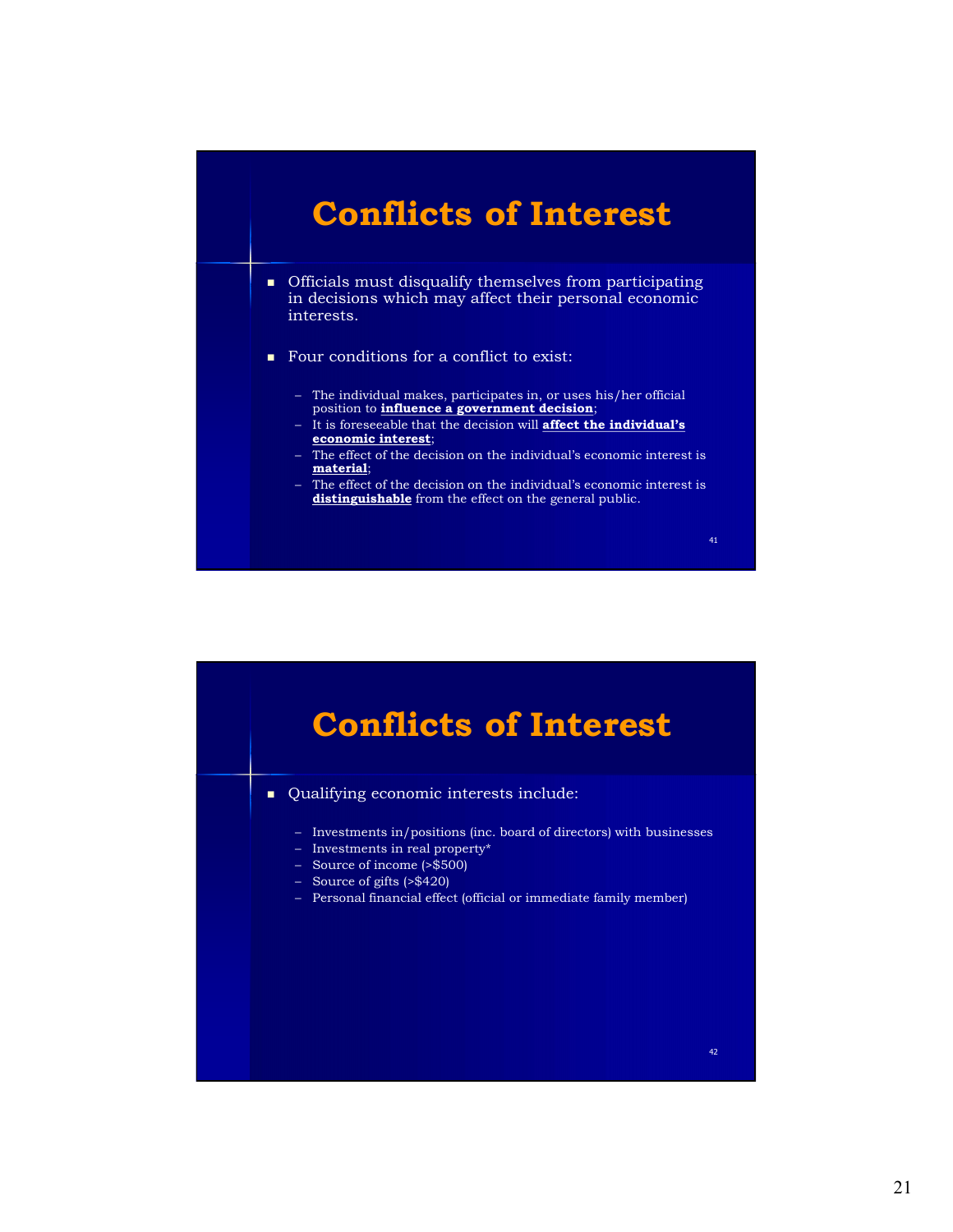

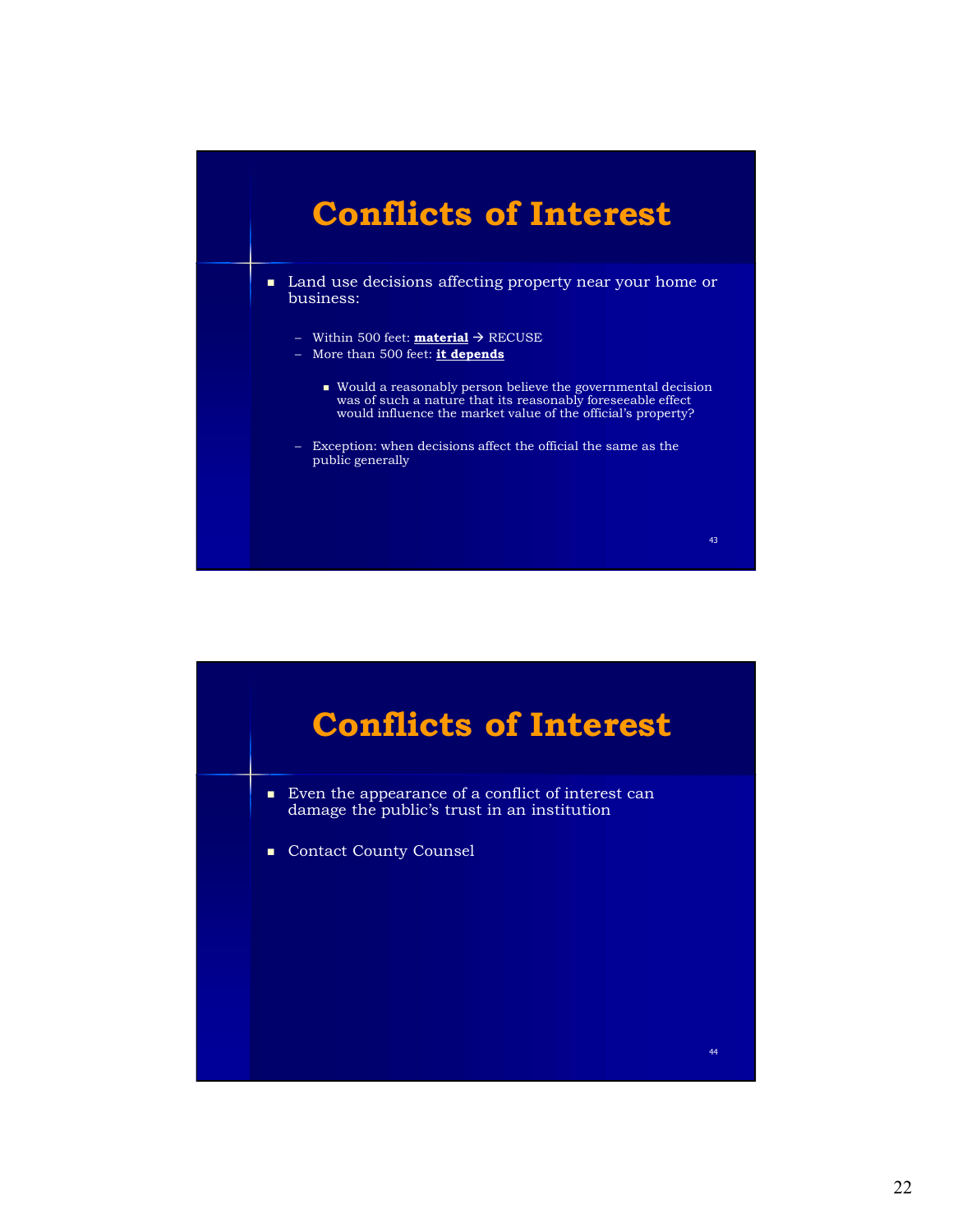### Public Meeting 101

Goal: enforce will of majority; protect rights of the minority

- Rosenberg's Rules of Order
- Encourage discussion + facilitate decision making
- Framework for orderly meetings
- Invite public to be part of the process

### Consideration of Agenda Item

- **Presentation**
- **Council Questions to Staff**
- Public Comment\*\*\*\*\*\*\*\*
- **Council Deliberation**
- Motion, Second, Vote (Item closed)
- Chair is generally responsible